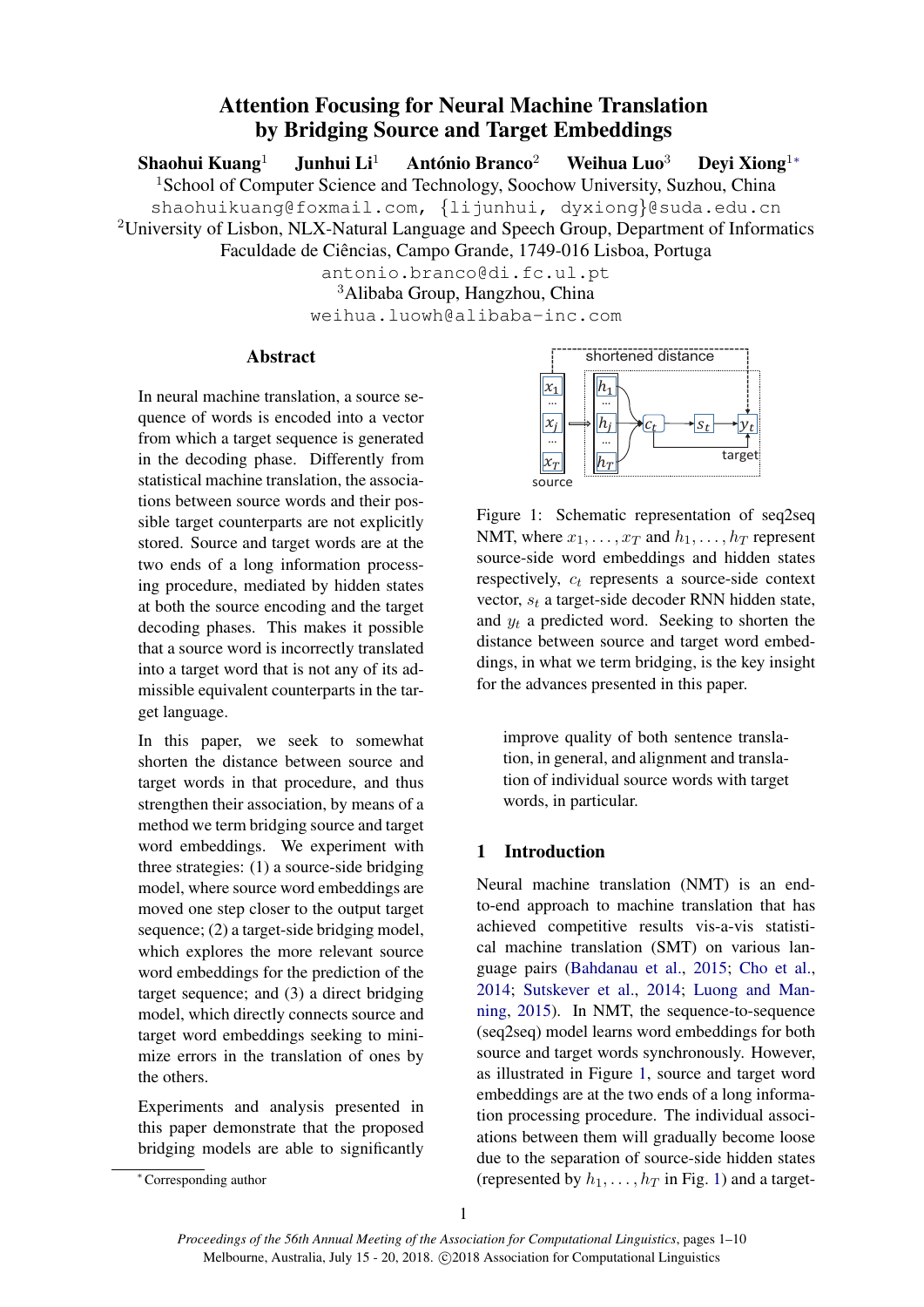

Figure 2: Examples of NMT output with incorrect alignments of source and target words that cannot be the translation of each other in any possible context.

side hidden state (represented by  $s_t$  in Fig. [1\)](#page-0-0). As a result, in the absence of a more tight interaction between source and target word pairs, the seq2seq model in NMT produces tentative translations that contain incorrect alignments of source words with target counterparts that are non-admissible equivalents in any possible translation context.

Differently from SMT, in NMT an attention model is adopted to help align output with input words. The attention model is based on the estimation of a probability distribution over all input words for each target word. Word alignments with attention weights can then be easily deduced from such distributions and support the translation. Nevertheless, sometimes one finds translations by NMT that contain surprisingly wrong word alignments, that would unlikely occur in SMT.

For instance, Figure 2 shows two Chineseto-English translation examples by NMT. In the top example, the NMT seq2seq model incorrectly aligns the target side end of sentence mark *eos* to 下旬*/late* with a high attention weight (0.80 in this example) due to the failure of appropriately capturing the similarity, or the lack of it, between the source word 下旬*/late* and the target *eos*. It is also worth noting that, as 本*/this* and 月*/month* end up not being translated in this example, inappropriate alignment of target side *eos* is likely the responsible factor for under translation in NMT as the decoding process ends once a target *eos* is generated. Statistics on our development data show that as much as 50% of target side *eos* do not properly align to source side *eos*.

The second example in Figure 2 shows another case where source words are translated into target items that are not their possible translations in that or in any other context. In particular, <sup>冬</sup>奥 会*/winter olympics* is incorrectly translated into a target comma "," and <sup>载</sup>誉*/honors* into *have*.

In this paper, to address the problem illustrated above, we seek to shorten the distance within the seq2seq NMT information processing procedure between source and target word embeddings. This is a method we term as bridging, and can be conceived as strengthening the focus of the attention mechanism into more translation-plausible source and target word alignments. In doing so, we hope that the seq2seq model is able to learn more appropriate word alignments between source and target words.

We propose three simple yet effective strategies to bridge between word embeddings. The inspiring insight in all these three models is to move source word embeddings closer to target word embeddings along the seq2seq NMT information processing procedure. We categorize these strategies in terms of how close the source and target word embeddings are along that procedure, schematically depicted in Fig. 1.

- (1) Source-side bridging model: Our first strategy for bridging, which we call source-side bridging, is to move source word embeddings just one step closer to the target end. Each source word embedding is concatenated with the respective source hidden state at the same position so that the attention model can more closely benefit from source word embeddings to produce word alignments.
- (2) Target-side bridging model: In a second more bold strategy, we seek to incorporate relevant source word embeddings more closely into the prediction of the next target hidden state. In particular, the most appropriate source words are selected according to their attention weights and they are made to more closely interact with target hidden states.
- (3) Direct bridging model: The third model consists of directly bridging between source and target word embeddings. The training objective is optimized towards minimizing the distance between target word embeddings and their most relevant source word embeddings, selected according to the attention model.

Experiments on Chinese-English translation with extensive analysis demonstrate that directly bridging word embeddings at the two ends can produce better word alignments and thus achieve better translation.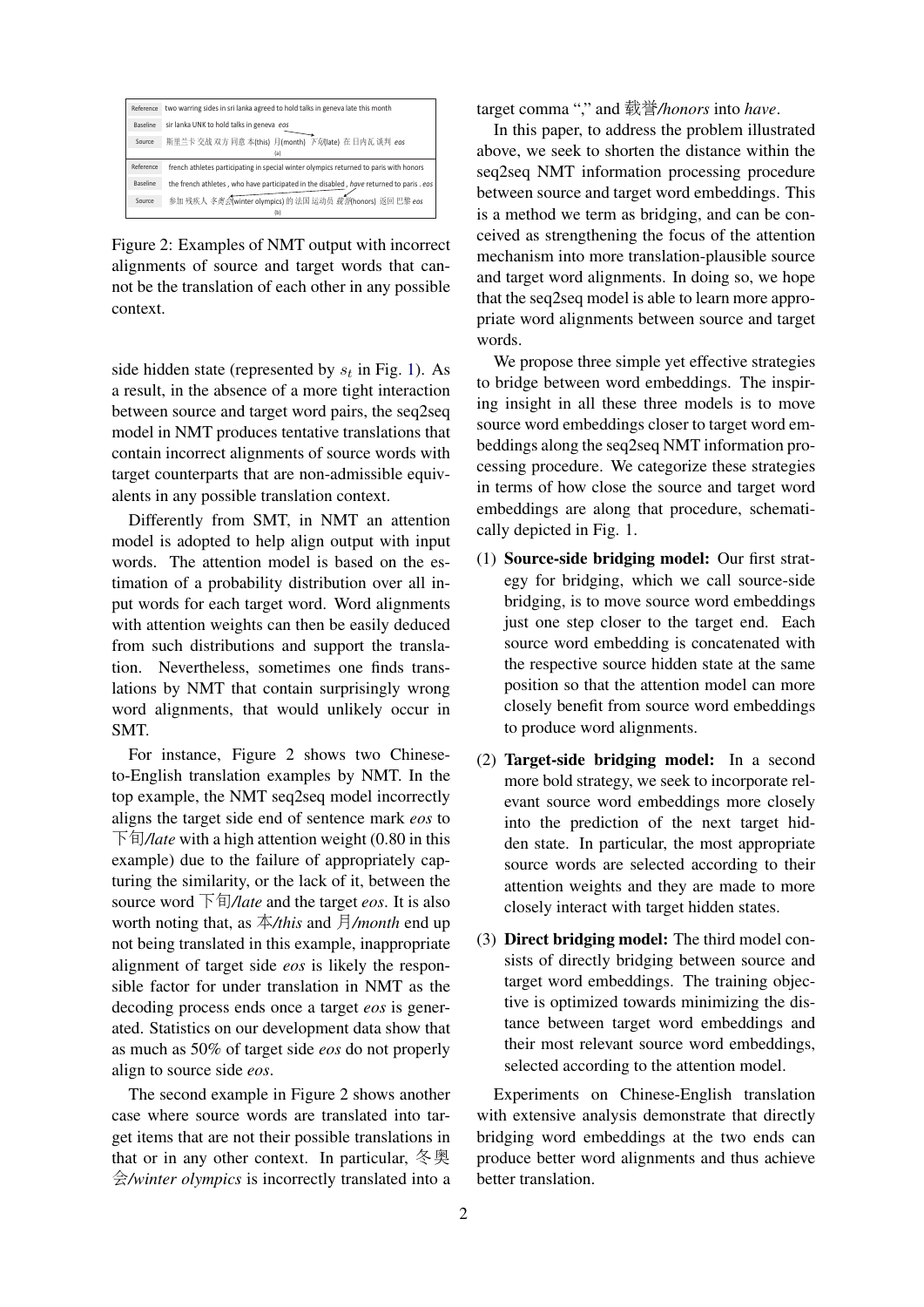<span id="page-2-0"></span>

<span id="page-2-1"></span>Figure 3: Architecture of the source-side bridging model.



Figure 4: Architecture of target-side bridging model.

## 2 Bridging Models

As suggested by Figure 1, there may exist different ways to bridge between  $x$  and  $y_t$ . We concentrate on the folowing three bridging models.

## 2.1 Source-side Bridging Model

Figure [3](#page-2-0) illustrates the source-side bridging model. The encoder reads a word sequence equipped with word embeddings and generates a word annotation vector for each position. Then we simply concatenate the word annotation vector with its corresponding word embedding as the final annotation vector. For example, the final annotation vector  $h_j$  for the word  $x_j$  in Fig-ure [3](#page-2-0) is  $[\vec{h}_j; \vec{h}_j; x_j]$ , where the first two sub-items  $[\vec{h}_j; \vec{h}_j]$  are the source-side forward and backward hidden states and  $x_i$  is the corresponding word embedding. In this way, the word embeddings will not only have a more strong contribution in the computation of attention weights, but also be part of the annotation vector to form the weighted source context vector and consequently have a more strong impact in the prediction of target words.

## 2.2 Target-side Bridging Model

While the above source-side bridging method uses the embeddings of all words for every target word, in the target-side method only more relevant source word embeddings for bridging are explored, rather than all of them. This is par-

<span id="page-2-2"></span>

Figure 5: Architecture of direct bridging model.

tially inspired by the word alignments from SMT, where words from the two ends are paired as they are possible translational equivalents of each other and those pairs are explicitly recorded and enter into the system inner workings. In particular, for a given target word, we explicitly determine the most likely source word aligned to it and use the word embedding of this source word to support the prediction of the target hidden state of the next target word to be generated.

Figure [4](#page-2-1) schematically illustrates the target-side bridging method, where the input for computing the hidden state  $s_t$  of the decoder is augmented by  $x_{t^*}$ , as follows:

$$
s_t = f(s_{t-1}, y_{t-1}, c_t, x_{t^*})
$$
 (1)

where  $x_{t^*}$  is the word embedding of the selected source word which has the highest attention weight:

$$
t^* = \arg \max_j(\alpha_{tj})
$$
 (2)

where  $\alpha_{tj}$  is the attention weight of each hidden state  $h_i$  computed by the attention model

## 2.3 Direct Bridging Model

Further to the above two bridging methods, which use source word embeddings to predict target words, we seek to bridge the word embeddings of the two ends in a more direct way. This is done by resorting to an auxiliary objective function to narrow the discrepancy between word embeddings of the two sides.

Figure [5](#page-2-2) is a schematic representation of our direct bridging method, with an auxiliary objective function. More specifically, the goal is to let the learned word embeddings on the two ends be transformable, i.e. if a target word  $e_i$  aligns with a source word  $f_i$ , a transformation matrix W is learned with the hope that the discrepancy of  $W_{x_i}$ and  $y_i$  tends to be zero. Accordingly, we update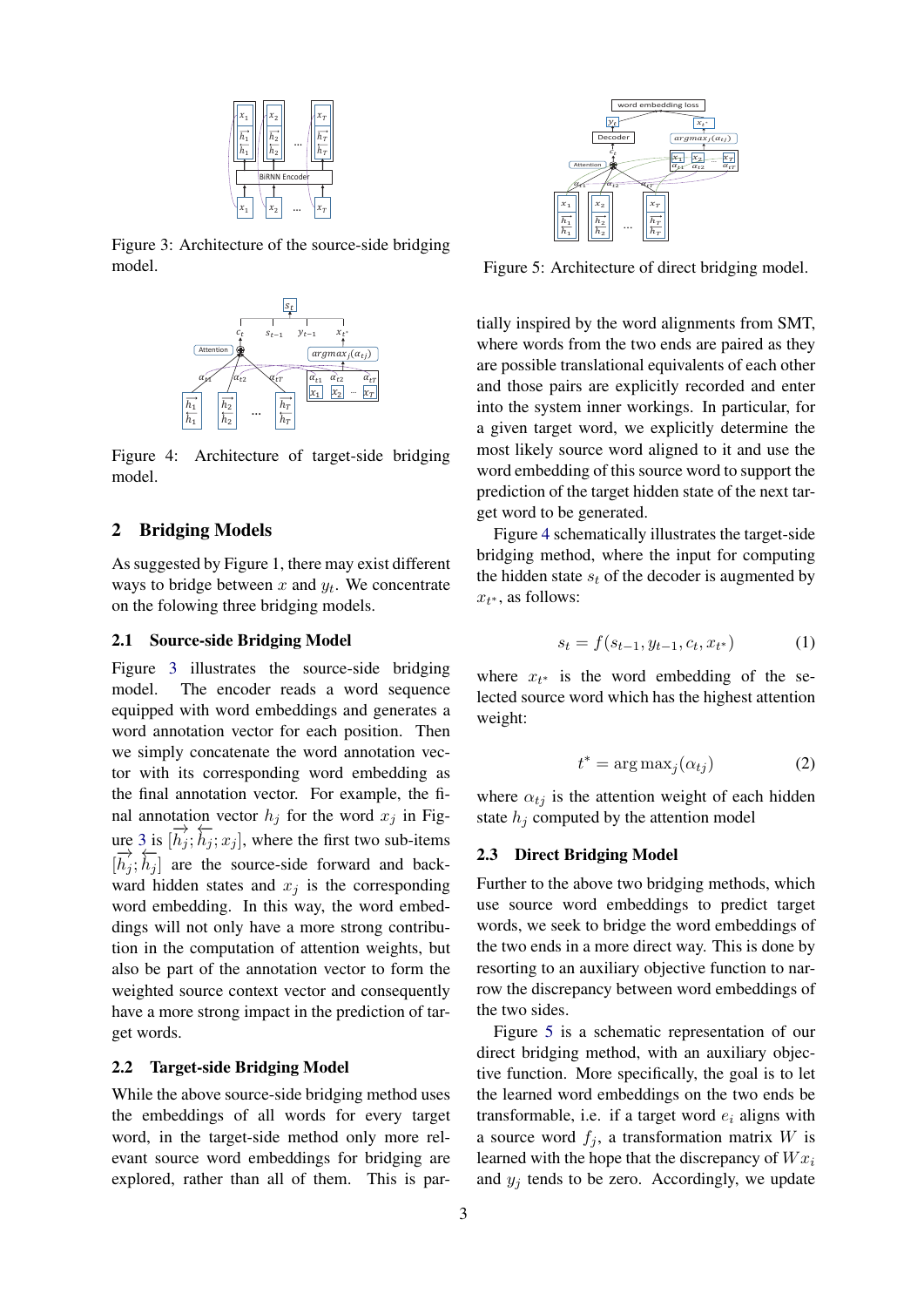the objective function of training for a single sentence with its following extended formulation:

$$
L(\theta) = -\sum_{t=1}^{T_y} (\log p(y_t | y_{<}; x) - ||Wx_{t^*} - y_t||^2)
$$
\n(3)

where  $\log p(y_t | y_{< t}, x)$  is the original objective function of the NMT model, and the term  $||Wx_{t^*} - y_t||^2$  measures and penalizes the difference between target word  $y_t$  and its aligned source word  $x_{t^*}$ , i.e. the one with the highest attention weight, as computed in Equation 2. Similar to [Mi](#page-8-4) [et al.](#page-8-4) [\(2016\)](#page-8-4), we view the two parts of the loss in Equation 3 as equally important.

At this juncture, it is worth noting the following:

- Our direct bridging model is an extension of the source-side bridging model, where the source word embeddings are part of the final annotation vector of the encoder. We have also tried to place the auxiliary object function directly on the NMT baseline model. However, our empirical study showed that the combined objective consistently worsens the translation quality. We blame this on that the learned word embeddings on two sides by the baseline model are too heterogeneous to be constrained.
- Rather than using a concrete source word embedding  $x_{t^*}$  in Equation 3, we could also use a weighted sum of source word embeddings, i.e.  $\sum_j \alpha_{tj} h_j$ . However, our preliminary experiments showed that the performance gap between these two methods is very small. Therefore, we use  $x_{t^*}$  to calculate the new training objective as shown in Equation 3 in all experiments.

# 3 Experiments

As we have presented above three different methods to bridge between source and target word embeddings, in the present section we report on a series of experiments on Chinese to English translation that are undertaken to assess the effectiveness of those bridging methods.

# 3.1 Experimental Settings

We resorted to Chinese-English bilingual corpora that contain 1.25M sentence pairs extracted from LDC corpora, with 27.9M Chinese words and 34.5M English words respectively.<sup>[1](#page-3-0)</sup> We chose the NIST06 dataset as our development set, and the NIST02, NIST03, NIST04, NIST08 datasets as our test sets.

We used the case-insensitive 4-gram NIST BLEU score as our evaluation metric [\(Papineni](#page-8-5) [et al.,](#page-8-5) [2002\)](#page-8-5) and the script 'mteval-v11b.pl' to compute BLEU scores. We also report TER scores on our dataset [\(Snover et al.,](#page-8-6) [2006\)](#page-8-6).

For the efficient training of the neural networks, we limited the source (Chinese) and target (English) vocabularies to the most frequent 30k words, covering approximately 97.7% and 99.3% of the two corpora respectively. All the out-ofvocabulary words were mapped to the special token *UNK*. The dimension of word embedding was 620 and the size of the hidden layer was 1000. All other settings were the same as in [Bahdanau et al.](#page-8-0) [\(2015\)](#page-8-0). The maximum length of sentences that we used to train the NMT model in our experiments was set to 50, for both the Chinese and English sides. Additionally, during decoding, we used the beam-search algorithm and set the beam size to 10. The model parameters were selected according to the maximum BLEU points on the development set.

We compared our proposed models against the following two systems:

- cdec [\(Dyer et al.,](#page-8-7) [2010\)](#page-8-7): this is an open source hierarchical phrase-based SMT system [\(Chiang,](#page-8-8) [2007\)](#page-8-8) with default configuration and a 4-gram language model trained on the target side of the training data.
- RNNSearch<sup>\*</sup>: this is an attention-based NMT system, taken from the dl4mt tutorial with slight changes. It improves the attention model by feeding the lastly generated word. For the activation function  $f$  of an RNN, we use the gated recurrent unit (GRU) [\(Chung et al.,](#page-8-9) [2014\)](#page-8-9). Dropout was applied only on the output layer and the dropout [\(Hinton et al.,](#page-8-10)  $2012$ ) rate was set to 0.5. We used the stochastic gradient descent algorithm with mini-batch and Adadelta [\(Zeiler,](#page-9-0) [2012\)](#page-9-0) to train the NMT models. The minibatch was set to 80 sentences and decay rates

<span id="page-3-0"></span>The corpora include LDC2002E18, LDC2003E07, LDC2003E14, Hansards portion of LDC2004T07, LDC2004T08 and LDC2005T06.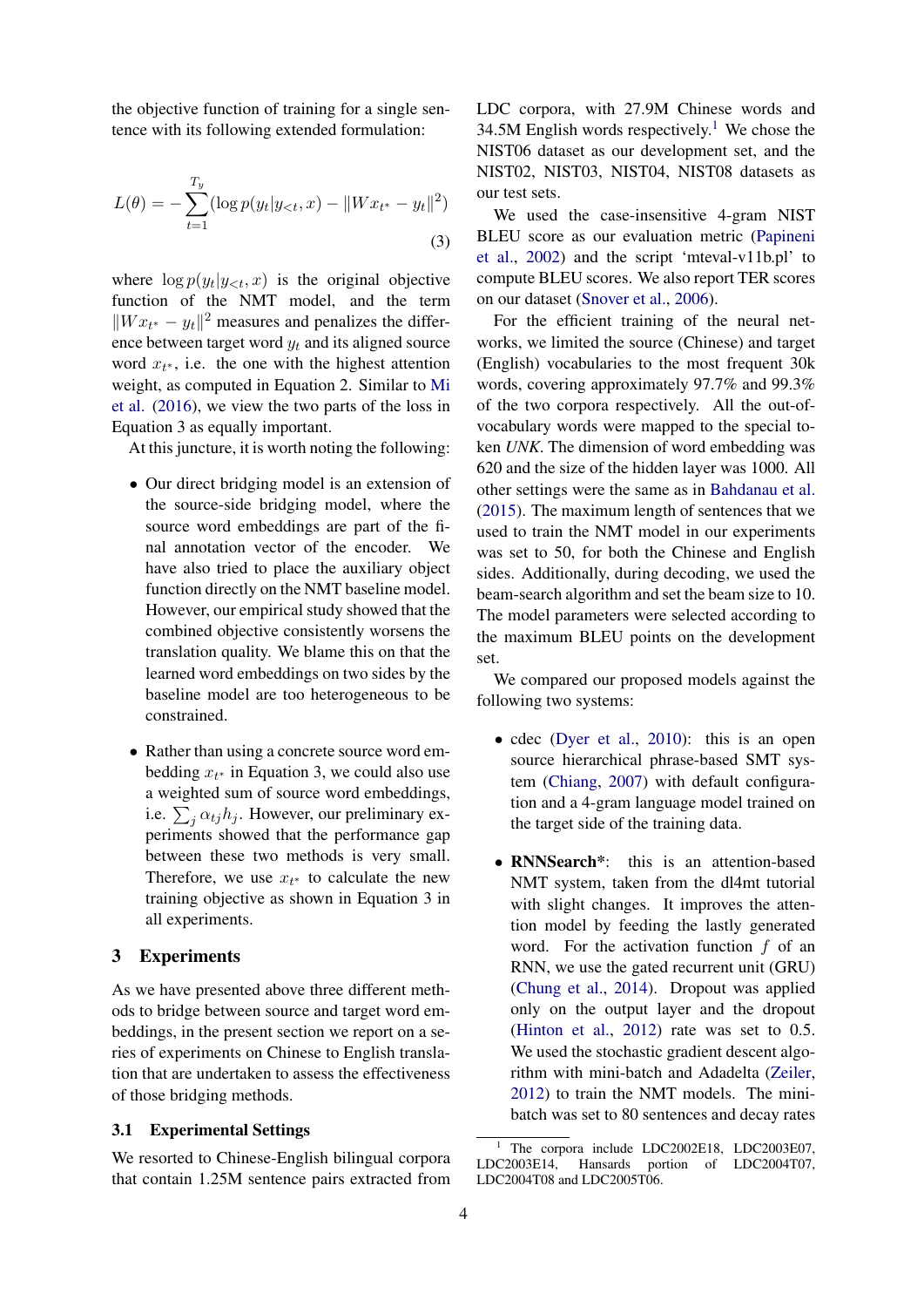<span id="page-4-0"></span>

|             | Model           | NIST <sub>06</sub> | NIST <sub>02</sub>                  | NIST <sub>03</sub>                | NIST <sub>04</sub> | NIST <sub>08</sub> | Avg   |
|-------------|-----------------|--------------------|-------------------------------------|-----------------------------------|--------------------|--------------------|-------|
|             | cdec (SMT)      | 34.00              | 35.81                               | 34.70                             | 37.15              | 25.28              | 33.23 |
|             | RNNSearch*      | 35.92              | 37.88                               | 36.21                             | 38.83              | 26.30              | 34.81 |
| <b>BLEU</b> | Source bridging | 36.791             | 38.711                              | 37.241                            | 40.281             | 27.40 $\ddagger$   | 35.91 |
|             | Target bridging | 36.69              | 39.04 <sup><math>\pm</math></sup>   | 37.631                            | 40.411             | 27.98 <sup>±</sup> | 36.27 |
|             | Direct bridging | 36.97 <sub>1</sub> | $39.77$ <sup><math>\pm</math></sup> | 38.02 <sup><math>\pm</math></sup> | 40.831             | 27.85‡             | 36.62 |
| <b>TER</b>  | cdec(SMT)       | 58.29              | 59.65                               | 59.28                             | 58.12              | 61.54              | 59.64 |
|             | RNNSearch*      | 59.56              | 57.79                               | 59.25                             | 57.88              | 64.22              | 59.78 |
|             | Source bridging | 58.13              | 56.25                               | 57.33                             | 56.32              | 62.13              | 58.01 |
|             | Target bridging | 58.01              | 56.27                               | 57.76                             | 56.33              | 62.12              | 58.12 |
|             | Direct bridging | 57.20              | 56.68                               | 57.29                             | 55.62              | 62.49              | 58.02 |

Table 1: BLEU and TER scores on the NIST Chinese-English translation tasks. The BLEU scores are case-insensitive. Avg means the average scores on all test sets. "‡": statistically better than RNNSearch\*  $(p < 0.01)$ . Higher BLEU (or lower TER) scores indicate better translation quality.

ρ and ε of Adadelta were set to 0.95 and 10−<sup>6</sup> .

For our NMT system with the direct bridging model, we use a simple pre-training strategy to train our model. We first train a regular attentionbased NMT model, then use this trained model to initialize the parameters of the NMT system equipped with the direct bridging model and randomly initialize the additional parameters of the direct bridging model in this NMT system. The reason of using pre-training strategy is that the embedding loss requires well-trained word alignment as a starting point.

#### 3.2 Experimental Results

Table [1](#page-4-0) displays the translation performance measured in terms of BLEU and TER scores. Clearly, every one of the three NMT models we proposed, with some bridging method, improve the translation accuracy over all test sets in comparison to the SMT (cdec) and NMT (RNNSearch\*) baseline systems.

## Parameters

The three proposed models introduce new parameters in different ways. The source-side bridging model augments source hidden states from a dimension of 2,000 to 2,620, requiring 3.7M additional parameters to accommodate the hidden states that are appended. The target-side bridging model introduces 1.8M additional parameters for catering  $x_{t^*}$  in calculating target side state, as in Equation 1. Based on the source-side bridging model, the direct bridging model requires extra 0.4M parameters (i.e. the transformation matrix W in Equation 3 is  $620 * 620$ , resulting in 4.1M additional parameters over the baseline. Given that the baseline model has 74.8M parameters, the

<span id="page-4-1"></span>

| <b>System</b>   | Percentage $(\% )$ |
|-----------------|--------------------|
| RNNSearch*      | 49.82              |
| Direct bridging | 81.30              |

Table 2: Percentage of target side *eos* translated from source side *eos* on the development set.

size of extra parameters in our proposed models are comparably small.

#### Comparison with the baseline systems

The results in Table [1](#page-4-0) indicate that all NMT systems outperform the SMT system taking into account the evaluation metrics considered, BLEU and TER. This is consistent with other studies on Chinese to English machine translation [\(Mi et al.,](#page-8-4) [2016;](#page-8-4) [Tu et al.,](#page-9-1) [2016;](#page-9-1) [Li et al.,](#page-8-11) [2017\)](#page-8-11). Additionally, all the three NMT models with bridging mechanisms we proposed outperform the baseline NMT model RNNSearch\*.

With respect to BLEU scores, we observe a consistent trend that the target-side bridging model works better than the source-side bridging model, while the direct bridging model achieves the best accuracy over all test sets, with the only exception of NIST MT 08. On all test sets, the direct bridging model outperforms the baseline RNNSearch\* by 1.81 BLEU points and outperforms the other two bridging-improved NMT models by 0.4∼0.6 BLEU points.

Though all models are not tuned on TER score, our three models perform favorably well with similar average improvement, of about 1.70 TER points, below the baseline model.

#### 4 Analysis

As the direct bridging system proposed achieves the best performance, we further look at it and at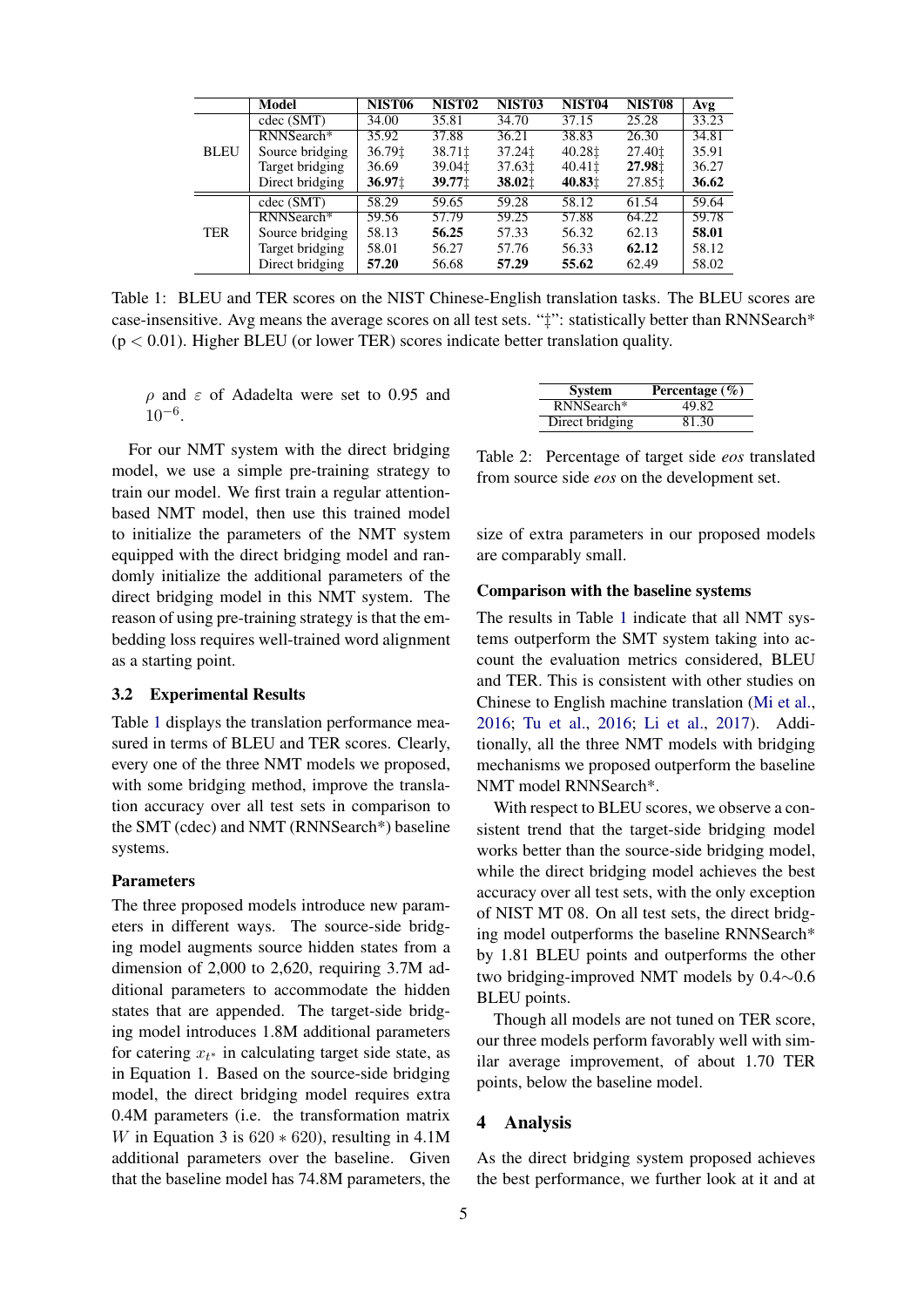<span id="page-5-1"></span>

| <b>System</b>   | <b>Target POS Tag</b> | <b>Source POS Tag</b> |       |       |       |       |
|-----------------|-----------------------|-----------------------|-------|-------|-------|-------|
|                 |                       |                       |       |       |       | AD    |
|                 |                       | 64.95                 |       |       |       | 12.09 |
| RNNSearch*      | N                     | 7.31                  | 39.24 |       |       |       |
|                 | CD                    |                       | 33.37 | 53.40 |       |       |
|                 | IJ                    |                       | 26.79 |       | 14.67 |       |
|                 |                       | 66.29                 |       |       |       | 10.94 |
| Direct bridging | N                     | 7.19                  | 39.71 |       |       |       |
|                 | CD                    |                       | 32.25 | 56.29 |       |       |
|                 | JJ                    |                       | 26.12 |       | 15.22 |       |

Table 3: Confusion matrix for translation by POS, in percentage. To cope with fine-grained differences among verbs (e.g., VV, VC and VE in Chinese, and VB, VBD, VBP, etc. in English), we merge all verbs into V. Similarly, we merged all nouns into N. CD stands for Cardinal numbers, JJ for adjectives or modifiers, AD for adverbs. These POS tags exist in both Chinese and English. For the sake of simplicity, for each target POS tag, we present only the two source POS tags that are more frequently aligned with it.

the RNNSearch\* baseline system to gain further insight on how bridging may help in translation. Our approach presents superior results along all the dimensions assessed.

#### 4.1 Analysis of Word Alignment

Since our improved model strengthens the focus of attention between pairs of translation equivalents by explicitly bridging source and target word embeddings, we expect to observe improved word alignment quality. The quality of the word alignment is examined from the following three aspects.

## Better *eos* translation

As a special symbol marking the end of sentence, target side *eos* has a critical impact on controlling the length of the generated translation. A target *eos* is a correct translation when is aligned with the source *eos*. Table [2](#page-4-1) displays the percentage of target side *eos* that are translations of the source side *eos*. It indicates that our model improved with bridging substantially achieves better translation of source *eos*.

## Better word translation

To have a further insight into the quality of word translation, we group generated words by their part-of-speech (POS) tags and examine the POS of their aligned source words. [2](#page-5-0)

Table [3](#page-5-1) is a confusion matrix for translations by POS. For example, under RNNSearch\*, 64.95% of target verbs originate from verbs in the source

<span id="page-5-2"></span>

| <b>System</b>   | <b>SAER</b> | AER   |
|-----------------|-------------|-------|
| RNNSearch*      | 62.68       | 47.61 |
| Direct bridging | 59.72       | 44.71 |

Table 4: Alignment error rate (AER) and soft AER. quality. A lower score indicates better alignment.

side. This is enhanced to 66.29% in our direct bridging model. From the data in that table, one observes that in general more target words align to source words with the same POS tags in our improved system than in the baseline system.

#### Better word alignment

Next we report on the quality of word alignment taking into account a manually aligned dataset, from [Liu and Sun](#page-8-12) [\(2015\)](#page-8-12), which contains 900 manually aligned Chinese-English sentence pairs. We forced the decoder to output reference translations in order to get automatic alignments between input sentences and their reference translations yielded by the translation systems. To evaluate alignment performance, we measured the alignment error rate (AER) [\(Och and Ney,](#page-8-13) [2003\)](#page-8-13) and the soft AER (SAER) [\(Tu et al.,](#page-9-1) [2016\)](#page-9-1), which are registered in Table [4.](#page-5-2)

The data in this Table 4 indicate that, as expected, bridging improves the alignment quality as a consequence of its favoring of a stronger relationship between the source and target word embeddings of translational equivalents.

## 4.2 Analysis of Long Sentence Translation

Following [Bahdanau et al.](#page-8-0) [\(2015\)](#page-8-0), we partition sentences by their length and compute the respec-

<span id="page-5-0"></span><sup>&</sup>lt;sup>2</sup>We used Stanford POS tagger [\(Toutanova et al.,](#page-9-2) [2003\)](#page-9-2) to get POS tags for the words in source sentences and their translations.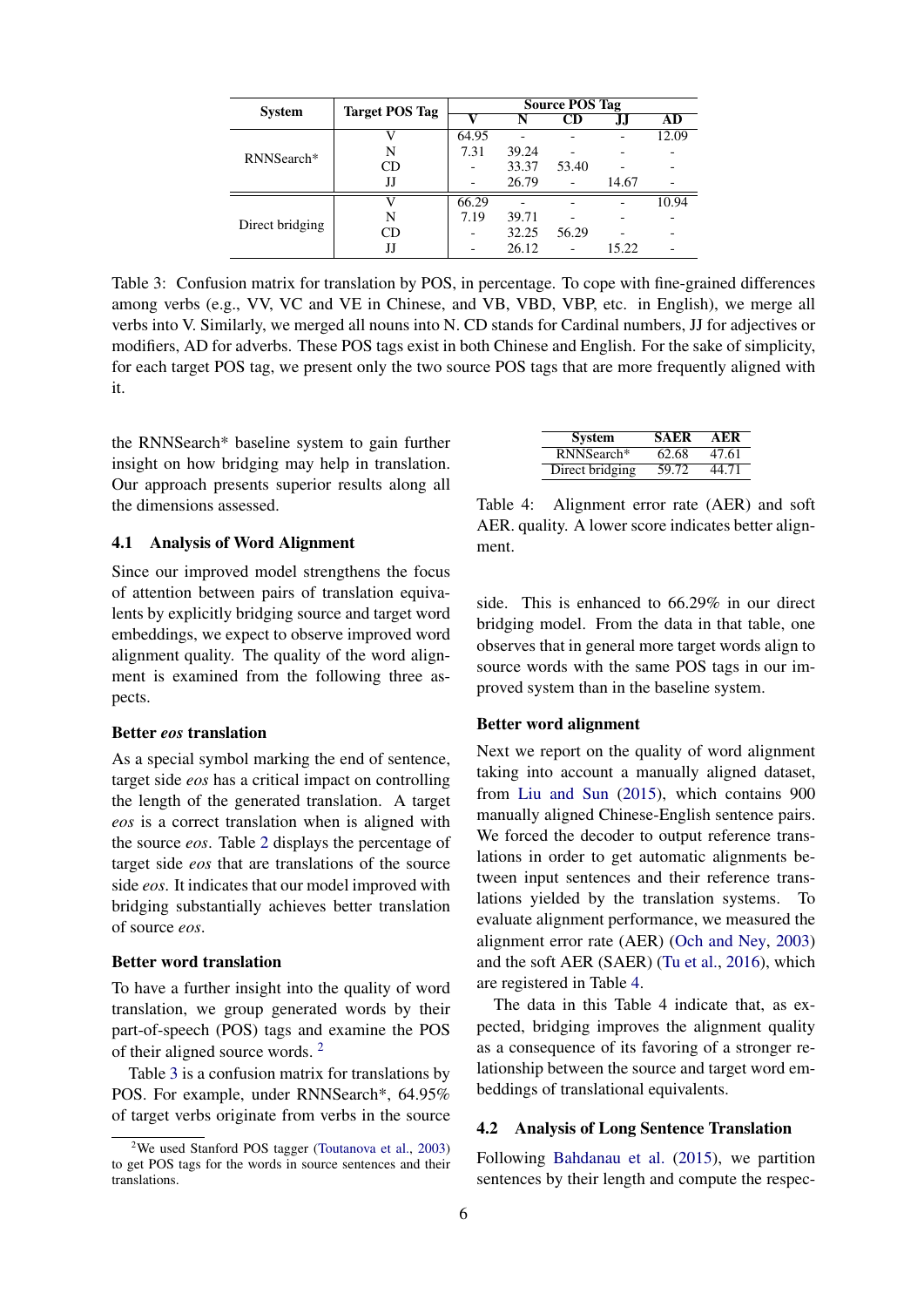<span id="page-6-0"></span>

Figure 6: BLEU scores for the translation of sentences with different lengths.

tive BLEU scores, which are presented in Figure [6.](#page-6-0) These results indicate that our improved system outperforms RNNSearch\* for all the sentence lengths. They also reveal that the performance drops substantially when the length of the input sentence increases. This trend is consistent with the findings in [\(Cho et al.,](#page-8-1) [2014;](#page-8-1) [Tu et al.,](#page-9-1) [2016;](#page-9-1) [Li et al.,](#page-8-11) [2017\)](#page-8-11).

One also observes that the NMT systems perform very badly on sentences of length over 50, when compared to the performance of the baseline SMT system (cdec). We think that the degradation of NMT systems performance over long sentences is due to the following reasons: (1) during training, the maximum source sentence length limit is set to 50, thus making the learned models not ready to cope well with sentences over this maximum length limit; (2) for long input sentences, NMT systems tend to stop early in the generation of the translation.

#### 4.3 Analysis of Over and Under Translation

To assess the expectation that improved translation of *eos* improves the appropriate termination of the translations generated by the decoder, we analyze the performance of our best model with respect to over translation and under translation, which are both notoriously a hard problem for NMT.

To estimate the over translation generated by an NMT system, we follow [Li et al.](#page-8-11) [\(2017\)](#page-8-11) and report the ratio of over translation  $(ROT)^3$  $(ROT)^3$ , which is computed as the total number of times of over translation of words in a word set (e.g., all nouns in the source part of the test set) divided by the number of words in the word set.

Table [5](#page-6-2) displays ROTs of words grouped by some prominent POS tags. These data indicate that both systems have higher over translation with proper nouns (NR) and other nouns (NN) than

<span id="page-6-2"></span>

| <b>System</b>   | <b>POS</b> | $ROT(\%)$         |
|-----------------|------------|-------------------|
|                 | <b>NN</b>  | 8.63              |
|                 | NR.        | 12.92             |
| RNNSearch*      | DT         | 4.01              |
|                 | CD         | 7.05              |
|                 | ALL        | $\overline{5.28}$ |
|                 | <b>NN</b>  | 7.56              |
|                 | <b>NR</b>  | 10.88             |
| Direct bridging | DT         | 2.37              |
|                 | CD         | 4.79              |
|                 |            | 4.49              |

Table 5: Ratios of over translation (ROT) on test sets. NN stands for nouns excluding proper nouns and temporal nouns, NR for proper nouns, DT for determiners, and CD for cardinal numbers.

<span id="page-6-3"></span>

| <b>System</b>   | 1-gram BLEU |
|-----------------|-------------|
| cdec (SMT)      | 77.09       |
| RNNSearch*      | 72.70       |
| Direct bridging | 74.22       |
|                 |             |

Table 6: 1-gram BLEU scores averaged on test sets, supporting the assessment of under translation. A larger score indicates less under translation.

with other POS tags, which is consistent with the results in [\(Li et al.,](#page-8-11) [2017\)](#page-8-11). The likely reason is that these two POS tags usually have more unknown words, which are words that tend to be over translated. Importantly, these data also show that our direct bridging model alleviates the over translation issue by 15%, as ROT drops from 5.28% to 4.49%.

While it is hard to obtain an accurate estimation of under translation, we simply report 1-gram BLEU score that measures how many words in the translation outcome appear in the reference translation, roughly indicating the proportion of source words that are translated. Table [6](#page-6-3) presents the average 1-gram BLEU scores on our test datasets. These data indicate that our improved system has a higher score than RNNSearch\*, suggesting that it is less prone to under translation.

It is also worth noting that the SMT baseline (cdec) presents the highest 1-gram BLEU score, as expected, given that under translation is known to be less of an issue for SMT.

#### 4.4 Analysis of Learned Word Embeddings

In the direct bridging model, we introduced a transformation matrix to convert a source-side word embedding into its counterpart on the target side. We seek now to assess the contribution of

<span id="page-6-1"></span> $3$  please refer to [\(Li et al.,](#page-8-11) [2017\)](#page-8-11) for more details of ROT.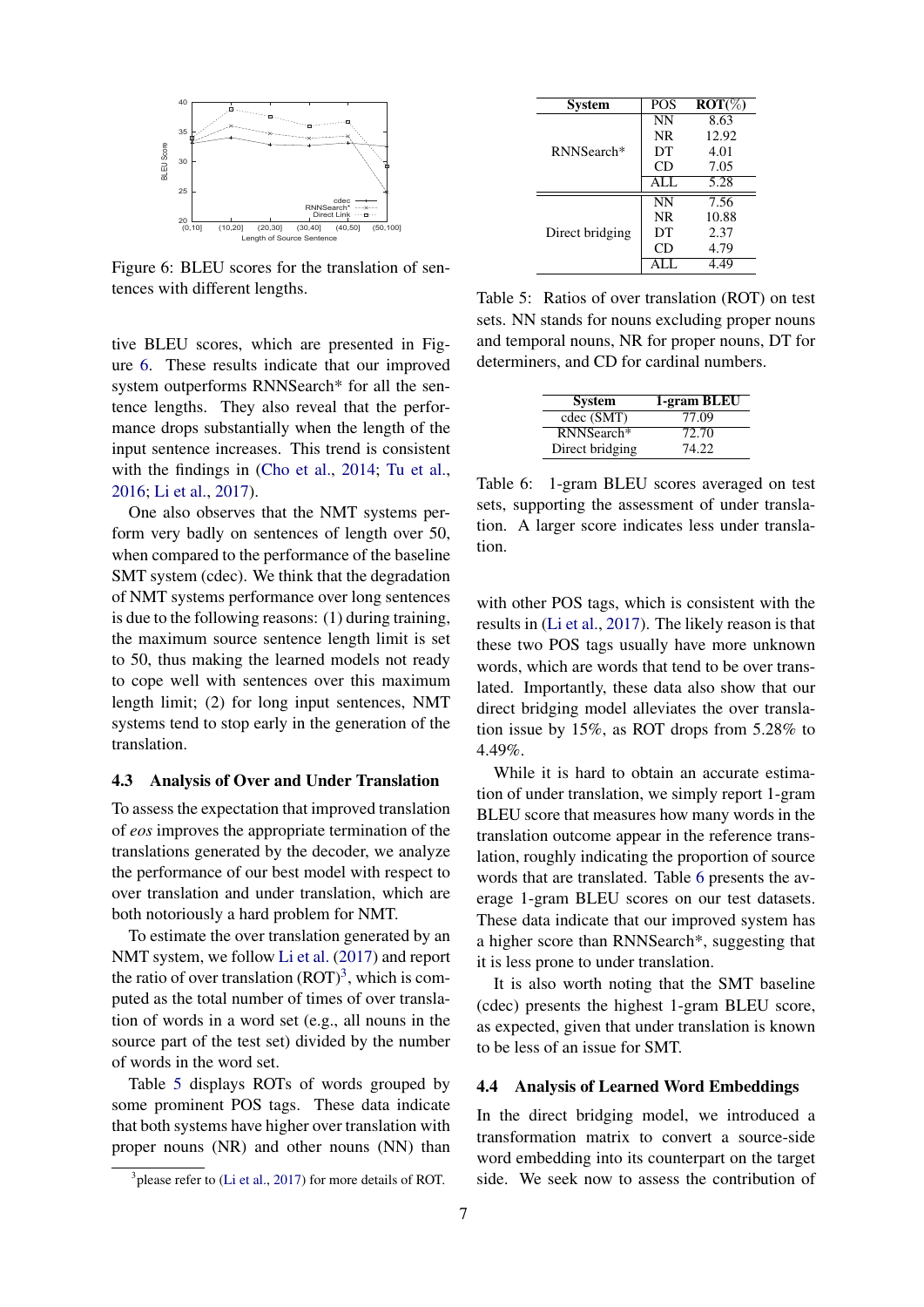<span id="page-7-0"></span>

| Src | <b>Transformation</b> | <b>Lexical Table</b> |
|-----|-----------------------|----------------------|
| 是   | is                    | is                   |
| 和   | and                   | and                  |
| 及   | and                   | and                  |
| 将   | will                  | will                 |
| 숭   | will                  | will                 |
| 匡   | countries             | countries            |
| 发展  | development           | development          |
| 经济  | economic              | economic             |
| 问题  | question              | issue                |
| 民   | people                | people               |

Table 7: Top 10 more frequent source words and their closest translations obtained, respectively, by embedding transformation in NMT and from the lexical translation table in SMT.

this transformation. Given a source word  $x_i$ , we obtain its closest target word  $y^*$  via:

$$
y^* = \arg\min_y(||wx_i - y||) \tag{4}
$$

Table [7](#page-7-0) lists the 10 more frequent source words and their corresponding closest target words. For the sake of comparison, it also displays their most likely translations from the lexical translation table in SMT. These results suggest that the closest target words obtained via the transformation matrix of our direct bridging method are very consistent with those obtained from the SMT lexical table, containing only admissible translation pairs. These data thus suggest that our improved model has a good capability of capturing the translation equivalence between source and target word embeddings.

## 5 Related Work

Since the pioneer work of [Bahdanau et al.](#page-8-0) [\(2015\)](#page-8-0) to jointly learning alignment and translation in NMT, many effective approaches have been proposed to further improve the alignment quality.

The attention model plays a crucial role in the alignment quality and thus its enhancement has continuously attracted further efforts. To obtain better attention focuses, [Luong et al.](#page-8-14) [\(2015\)](#page-8-14) propose global and local attention models; and [Cohn](#page-8-15) [et al.](#page-8-15) [\(2016\)](#page-8-15) extend the attentional model to include structural biases from word based alignment models, including positional bias, Markov conditioning, fertility and agreement over translation directions.

In contrast, we did not delve into the attention model or sought to redesign it in our new bridging proposal. And yet we achieve enhanced alignment quality by inducing the NMT model to capture more favorable pairs of words that are translation equivalents of each other under the effect of the bridging mechanism.

Recently there have been also studies towards leveraging word alignments from SMT models. [Mi et al.](#page-8-4) [\(2016\)](#page-8-4) and [Liu et al.](#page-8-16) [\(2016\)](#page-8-16) use preobtained word alignments to guide the NMT attention model in the learning of favorable word pairs. [Arthur et al.](#page-8-17) [\(2016\)](#page-8-17) leverage a pre-obtained word dictionary to constrain the prediction of target words. Despite these approaches having a somewhat similar motivation of using pairs of translation equivalents to benefit the NMT translation, in our new bridging approach we do not use extra resources in the NMT model, but let the model itself learn the similarity of word pairs from the training data. [4](#page-7-1)

Besides, there exist also studies on the learning of cross-lingual embeddings for machine translation. [Mikolov et al.](#page-8-18) [\(2013\)](#page-8-18) propose to first learn distributed representation of words from large monolingual data, and then learn a linear mapping between vector spaces of languages. [Gehring](#page-8-19) [et al.](#page-8-19) [\(2017\)](#page-8-19) introduce source word embeddings to predict target words. These approaches are somewhat similar to our source-side bridging model. However, inspired by the insight of shortening the distance between source and target embeddings in the seq2seq processing chain, in the present paper we propose more strategies to bridge source and target word embeddings and with better results.

# 6 Conclusion

We have presented three models to bridge source and target word embeddings for NMT. The three models seek to shorten the distance between source and target word embeddings along the extensive information procedure in the encoderdecoder neural network.

Experiments on Chinese to English translation shows that the proposed models can significantly improve the translation quality. Further in-depth analysis demonstrate that our models are able (1) to learn better word alignments than the baseline NMT, (2) to alleviate the notorious problems of over and under translation in NMT, and (3) to learn direct mappings between source and target words.

<span id="page-7-1"></span><sup>&</sup>lt;sup>4</sup>Though the pre-obtained word alignments or word dictionaries can be learned from MT training data in an unsupervised fashion, these are still extra knowledge with respect to to the NMT models.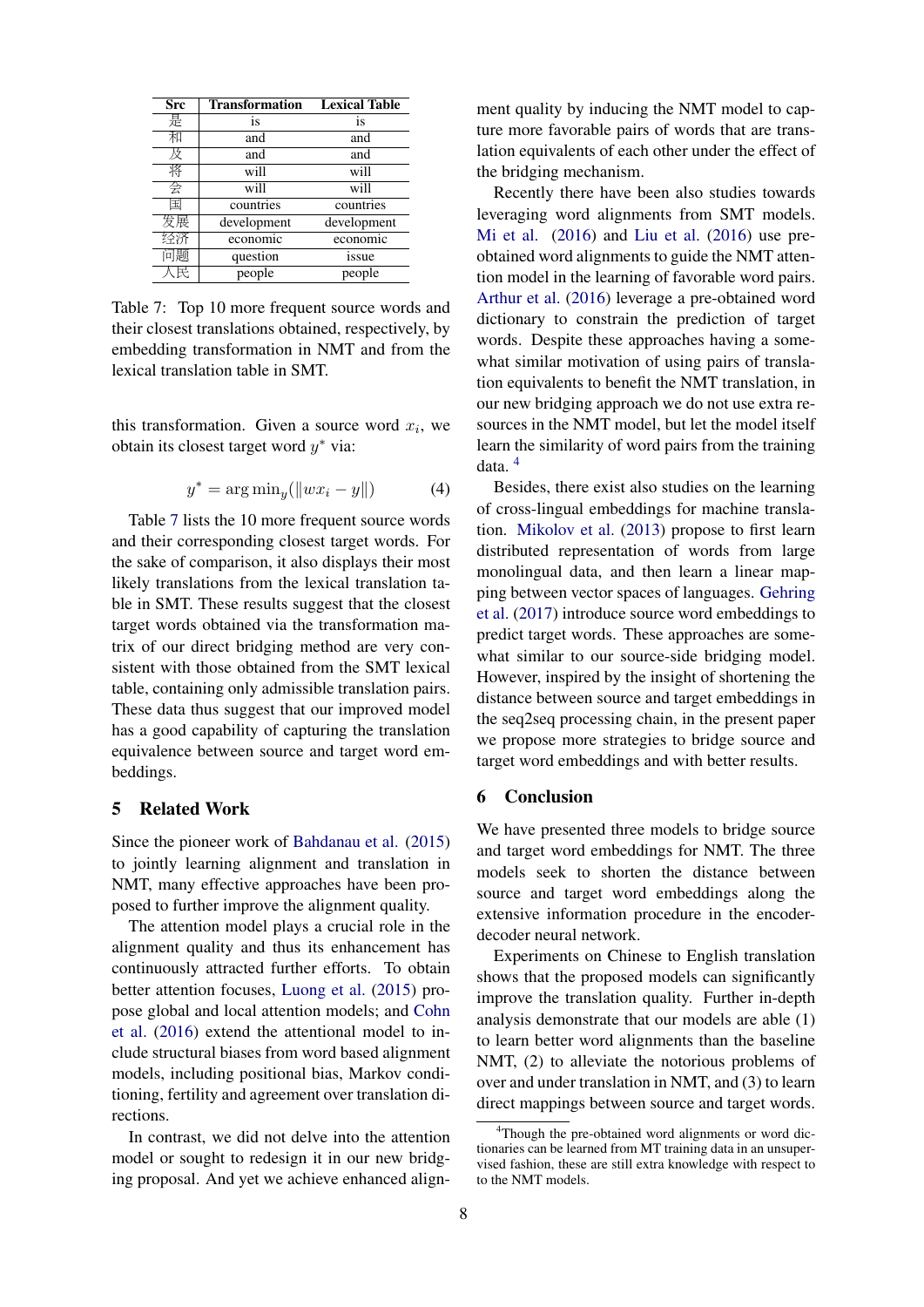In future work, we will explore further strategies to bridge the source and target side for sequence-to-sequence and tree-based NMT. Additionally, we also intend to apply these methods to other sequence-to-sequence tasks, including natural language conversation.

## Acknowledgment

The present research was partly supported by the National Natural Science Foundation of China (Grant No. 61622209), the CNPTDeepMT grant of the Portugal-China Bilateral Exchange Program (ANI/3279/2016) and the Infrastructure for the Science and Technology of the Portuguese Language (PORTULAN / CLARIN).

## References

- <span id="page-8-17"></span>Philip Arthur, Graham Neubig, and Satoshi Nakamura. 2016. Incorporating discrete translation lexicons into neural machine translation. In *Proceddings of EMNLP 2016*.
- <span id="page-8-0"></span>Dzmitry Bahdanau, Kyunghyun Cho, and Yoshua Bengio. 2015. Neural machine translation by jointly learning to align and translate. In *Proceedings of ICLR 2015*.
- <span id="page-8-8"></span>David Chiang. 2007. Hierarchical phrase-based translation. *computational linguistics*, 33(2):201–228.
- <span id="page-8-1"></span>Kyunghyun Cho, Bart van Merrienboer, Dzmitry Bahdanau Caglar Gulcehre, Fethi Bougares, Holger Schwenk, and Yoshua Bengio. 2014. Learning phrase representations using rnn encoder-decoder for statistical machine translation. In *Proceedings of EMNLP 2014*, pages 1724–1734.
- <span id="page-8-9"></span>Junyoung Chung, Caglar Gulcehre, KyungHyun Cho, and Yoshua Bengio. 2014. Empirical evaluation of gated recurrent neural networks on sequence modeling. In *Proceedings of Deep Learning and Representation Learning Workshop in NIPS 2014*.
- <span id="page-8-15"></span>Trevor Cohn, Cong Duy Vu Hoang, Ekaterina Vymolova, Kaisheng Yao, Chris Dyer, and Gholamreza Haffari. 2016. Incorporating structural alignment biases into an attentional neural translation model. In *Proceedings of NAACL 2016*, pages 876–885.
- <span id="page-8-7"></span>Chris Dyer, Jonathan Weese, Hendra Setiawan, Adam Lopez, Ferhan Ture, Vladimir Eidelman, Juri Ganitkevitch, Phil Blunsom, and Philip Resnik. 2010. cdec: A decoder, alignment, and learning framework for finite-state and context-free translation models. In *Proceedings of the ACL 2010 System Demonstrations*, pages 7–12. Association for Computational Linguistics.
- <span id="page-8-19"></span>Jonas Gehring, Michael Auli, David Grangier, Denis Yarats, and Yann N Dauphin. 2017. Convolutional sequence to sequence learning. *arXiv preprint arXiv:1705.03122*.
- <span id="page-8-10"></span>Geoffrey E Hinton, Nitish Srivastava, Alex Krizhevsky, Ilya Sutskever, and Ruslan R Salakhutdinov. 2012. Improving neural networks by preventing coadaptation of feature detectors. *arXiv preprint arXiv:1207.0580*.
- <span id="page-8-11"></span>Junhui Li, Deyi Xiong, Zhaopeng Tu, Muhua Zhu, Min Zhang, and Guodong Zhou. 2017. Modeling source syntax for neural machine translation. In *Proceedings of ACL 2017*.
- <span id="page-8-16"></span>Lemao Liu, Masao Utiyama, Andrew Finch, and Eiichiro Sumita. 2016. Neural machine translation with supervised attention. In *In Proceddings of COLING 2016*.
- <span id="page-8-12"></span>Yang Liu and Maosong Sun. 2015. Contrastive unsupervised word alignment with non-local features. In *Proceedings of AAAI 2015*, pages 2295–2301.
- <span id="page-8-3"></span>Minh-Thang Luong and Christopher D Manning. 2015. Stanford neural machine translation systems for spoken language domains. In *Proceedings of the International Workshop on Spoken Language Translation*.
- <span id="page-8-14"></span>Minh-Thang Luong, Hieu Pham, and Christopher D Manning. 2015. Effective approaches to attentionbased neural machine translation. In *Proceedings of EMNLP 2015*.
- <span id="page-8-4"></span>Haitao Mi, Zhiguo Wang, and Abe Ittycheriah. 2016. Supervised attentions for neural machine translation. In *Proceddings of EMNLP 2016*.
- <span id="page-8-18"></span>Tomas Mikolov, Quoc V Le, and Ilya Sutskever. 2013. Exploiting similarities among languages for machine translation. *arXiv preprint arXiv:1309.4168*.
- <span id="page-8-13"></span>Franz Josef Och and Hermann Ney. 2003. A systematic comparison of various statistical alignment models. *Computational linguistics*, 29(1):19–51.
- <span id="page-8-5"></span>Kishore Papineni, Salim Roukos, Todd Ward, and Wei-Jing Zhu. 2002. Bleu: a method for automatic evaluation of machine translation. In *Proceedings of ACL 2002*, pages 311–318. Association for Computational Linguistics.
- <span id="page-8-6"></span>Matthew Snover, Bonnie Dorr, Richard Schwartz, Linnea Micciulla, and John Makhoul. 2006. A study of translation edit rate with targeted human annotation. In *Proceddings of AMTA 2006*.
- <span id="page-8-2"></span>Ilya Sutskever, Oriol Vinyals, and Quoc V Le. 2014. Sequence to sequence learning with neural networks. In *Proceedings of NIPS 2014*, pages 3104– 3112.